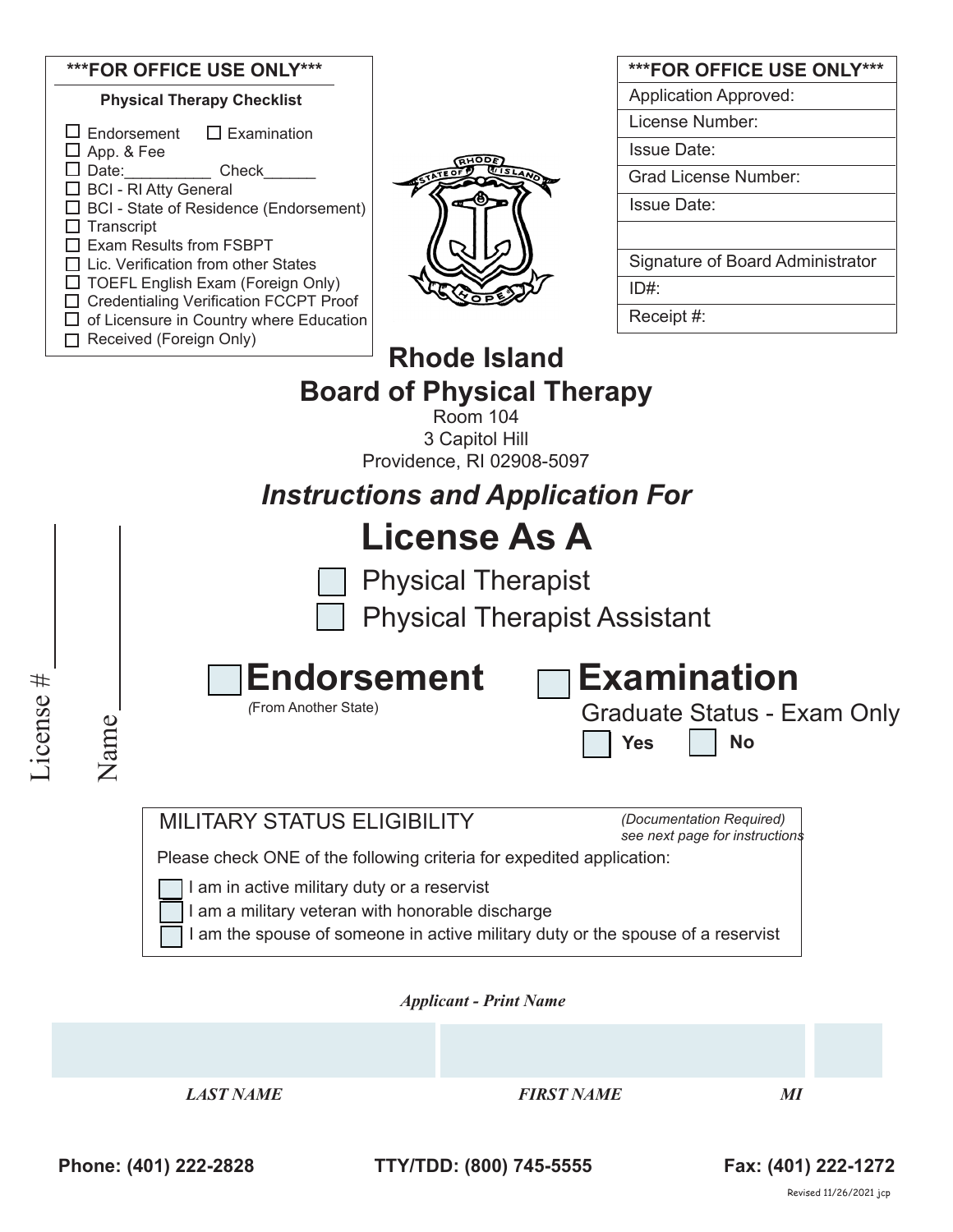## **LICENSURE REQUIREMENTS**

| Completed Application with Cover Page - Applications are valid for 1 year from the day they are received at<br>RIDOH. If you are not licensed within the year you must submit a new application.                                                                                                                                                                                                                                                                                                                                   |
|------------------------------------------------------------------------------------------------------------------------------------------------------------------------------------------------------------------------------------------------------------------------------------------------------------------------------------------------------------------------------------------------------------------------------------------------------------------------------------------------------------------------------------|
| Check or money order (preferred), made payable (in U.S. funds only) to the RI General Treasurer in the amount<br>of (\$155.00-Physical Therapist) OR (\$50.00 Physical Therapy Assistant) and attached to the upper left-hand<br>corner of the first (Top) page of the application. THIS APPLICATION FEE IS NONREFUNDABLE. Please be ad-<br>vised that this is an application fee and includes the first license only up until the next expiration date. All licenses<br>expire biennally on June 30th of the even numbered years. |
| A Full Bureau of Criminal Identification (BCI) report from the RI Attorney General's Office at<br>http://www.riag.ri.gov/BCI/ Tel. (401) 274-4400. Endorsement applicants must obtain your full Background<br>Check (BCI) report from your state of residence.                                                                                                                                                                                                                                                                     |
| If you are a U.S. Graduate - Official transcript from an accredited School of Physical Therapy. No student copies<br>will be accepted. (Telephone 1-703-739-9420)                                                                                                                                                                                                                                                                                                                                                                  |
| If you are Foreign Trained - Education credentialed by the Foreign Credentialing Commission on Physical<br>Therapy (FCCPT)                                                                                                                                                                                                                                                                                                                                                                                                         |
| If you are Foreign Trained - Compliance with the Rules and Regulations for the Licensing of Physical Therapists<br>and Physical Therapist Assistants                                                                                                                                                                                                                                                                                                                                                                               |
| Score/Certification sent directly from the Federation of State Boards of Physical Therapy (FSBPT).<br>(Telephone 1-703-739-9420) Please refer to the FSBPT website at https://www.fsbpt.net/pt for online registration<br>and payment for the National Physical Therapy Examination.                                                                                                                                                                                                                                               |
| If you have ever been licensed in another state, license verification(s) must be sent directly from the state(s) in<br>which you hold or have held a license. (Interstate Verification Form included in this application can be used for<br>that purpose)                                                                                                                                                                                                                                                                          |
| If applying for expedited military status you must include one of the following: Leave Earning Statement (LES),<br>Letter from Command, Copy of Orders or DD-214 showing honorable discharge.                                                                                                                                                                                                                                                                                                                                      |

### *Graduate Status*

If you are a new graduate you can apply for a graduate license. The application must be submitted within 30 days of graduation. These permits are valid for 90 days and may not be renewed. Failure to pass the certification exam results in the revocation of the graduate status permit. Foreign-educated graduates are not eligible for Graduate status.



 Submit this application with all requirements listed above with the exception of scores from FSBPT. If your transcript is not yet available, a certified statement may be **sent directly FROM** the Dean or Registrar of the Physical Therapy School verifying your completion of **ALL GRADUATION REQUIREMENTS**, A completed official transcript must be **sent directly FROM the school** to the Board of Physical Therapy as soon as it is available. A license cannot be issued without receipt of an official transcript.

### **Licensure Information**

Please visit the RIDOH website at **http://www.health.ri.gov/licenses** to Verify your license, download Rules and Regualtions/Laws for your profession, download change of address forms, other licensing forms or obtain our contact information. HEALTH will not, for any reason, accelerate the processing of one applicant at the ex pense of others.

#### **License Certificates**

RIDOH will be providing wallet license cards ONLY on issuance of licenses. If you wish to receive a license certificate, suitable for framing, please check the box below and attach a separate check in the amount of \$30.00 made payable to RI General Treasurer.

I would like to receive a license certificate. I have enclosed a separate check in the amount of \$30.00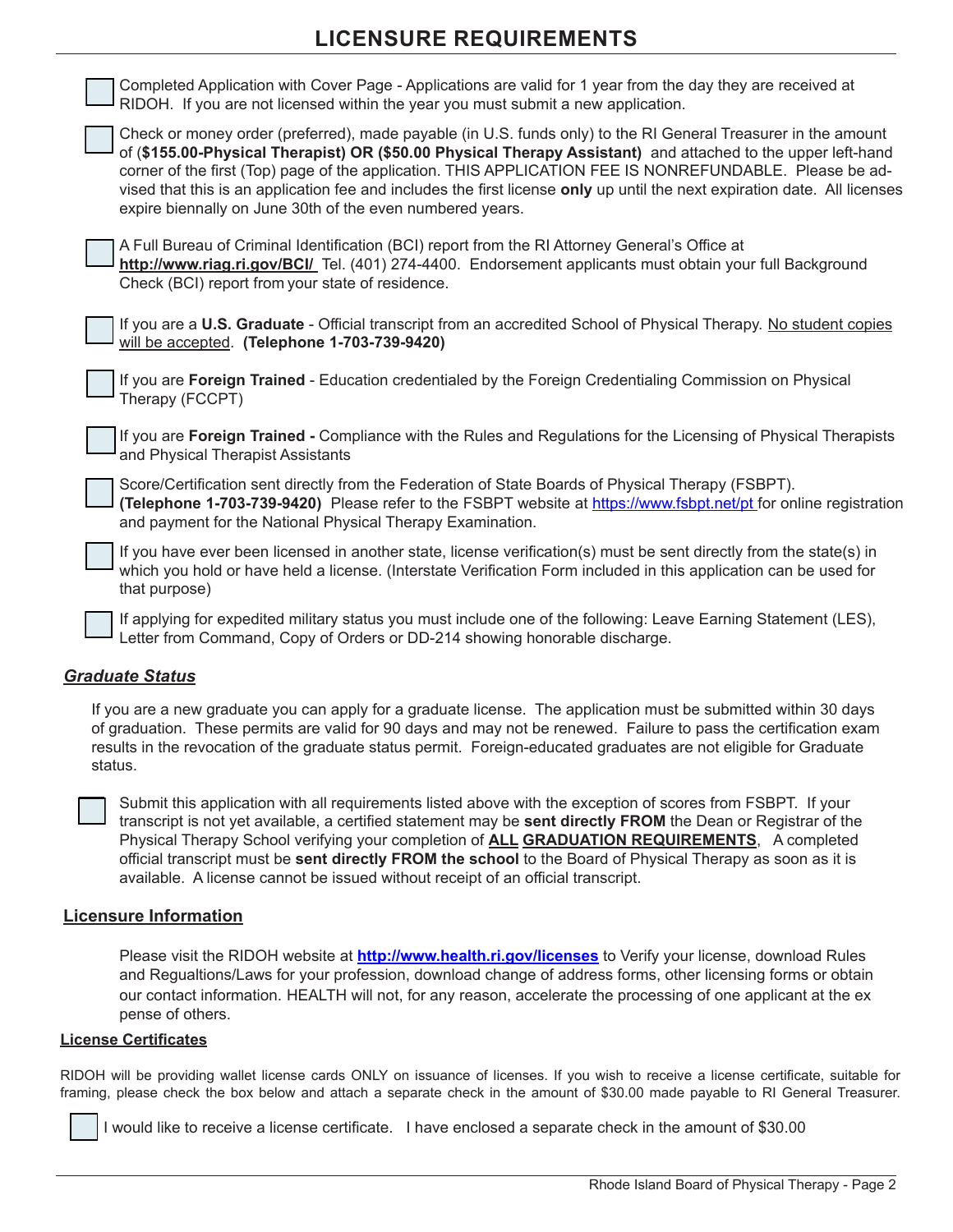

# **State of Rhode Island Board of Physical Therapy**

Application for License as a Physical Therapist or Physical Therapist Assistant

*Refer to the Application Instructions when completing these forms. Type or block print only. Do not use felt-tip pens.*

| 1. Name(s)                                        |                                                                                                          |           |                                                                                                                                                                                                                                                                                                                                                              |
|---------------------------------------------------|----------------------------------------------------------------------------------------------------------|-----------|--------------------------------------------------------------------------------------------------------------------------------------------------------------------------------------------------------------------------------------------------------------------------------------------------------------------------------------------------------------|
| This is the name that<br>will be printed on your  | Title (i.e., Mr., Mrs., Ms., etc.)                                                                       |           |                                                                                                                                                                                                                                                                                                                                                              |
| License/Permit/Cer-<br>tificate and reported      | <b>First Name</b>                                                                                        |           |                                                                                                                                                                                                                                                                                                                                                              |
| to those who inquire<br>about your License/       |                                                                                                          |           |                                                                                                                                                                                                                                                                                                                                                              |
| Permit/Certificate. Do<br>not use nicknames, etc. | Middle Name                                                                                              |           |                                                                                                                                                                                                                                                                                                                                                              |
|                                                   | Surname, (Last Name)                                                                                     |           |                                                                                                                                                                                                                                                                                                                                                              |
|                                                   |                                                                                                          |           |                                                                                                                                                                                                                                                                                                                                                              |
|                                                   | Suffix (i.e., Jr., Sr., II, III)                                                                         |           |                                                                                                                                                                                                                                                                                                                                                              |
|                                                   | Maiden, if applicable                                                                                    |           |                                                                                                                                                                                                                                                                                                                                                              |
|                                                   | Name(s) under which originally licensed in another state, if different from above (First, Middle, Last). |           |                                                                                                                                                                                                                                                                                                                                                              |
|                                                   |                                                                                                          |           |                                                                                                                                                                                                                                                                                                                                                              |
| 2. Social Security<br><b>Number</b>               | U.S. Social Security Number                                                                              |           | "Pursuant to Title 5, Chapter 76, of the Rhode Island General Laws, as<br>amended, I attest that I have filed all applicable tax returns and paid all<br>taxes owed to the State of Rhode Island, and I understand that my Social<br>Security Number (SSN) will be transmitted to the Divison of Taxation to<br>verify that no taxes are owed to the State." |
| 3. Gender                                         | Male<br>Female                                                                                           |           |                                                                                                                                                                                                                                                                                                                                                              |
| 4. Date of Birth                                  | Month<br>Day<br>Year                                                                                     |           |                                                                                                                                                                                                                                                                                                                                                              |
|                                                   |                                                                                                          |           |                                                                                                                                                                                                                                                                                                                                                              |
| 5. Home<br><b>Address</b>                         | 1st Line Address (Apartment/Suite/Room Number, etc.)                                                     |           |                                                                                                                                                                                                                                                                                                                                                              |
| It is your responsibility                         |                                                                                                          |           |                                                                                                                                                                                                                                                                                                                                                              |
| to notify the board of all<br>address changes.    | Second Line Address (Number and Street)                                                                  |           |                                                                                                                                                                                                                                                                                                                                                              |
|                                                   | City                                                                                                     |           | State<br>Zip Code                                                                                                                                                                                                                                                                                                                                            |
|                                                   |                                                                                                          |           |                                                                                                                                                                                                                                                                                                                                                              |
|                                                   | Country, If NOT U.S.                                                                                     |           | Postal Code, If NOT U.S.                                                                                                                                                                                                                                                                                                                                     |
|                                                   | Home Phone                                                                                               |           | Home Fax                                                                                                                                                                                                                                                                                                                                                     |
|                                                   |                                                                                                          |           |                                                                                                                                                                                                                                                                                                                                                              |
|                                                   | Email Address (Format for email address is Username@domain e.g. applicant@isp.com)                       |           |                                                                                                                                                                                                                                                                                                                                                              |
| <b>6. Business</b>                                |                                                                                                          |           |                                                                                                                                                                                                                                                                                                                                                              |
| <b>Address</b><br>(ONLY if it is                  | Name of Business/Work Location                                                                           |           |                                                                                                                                                                                                                                                                                                                                                              |
| <b>RELATED to</b>                                 | 1st Line Address (Department/Suite/Room Number, etc.)                                                    |           |                                                                                                                                                                                                                                                                                                                                                              |
| your license.)                                    |                                                                                                          |           |                                                                                                                                                                                                                                                                                                                                                              |
| It is your responsibility                         | Second Line Address (Number and Street)                                                                  |           |                                                                                                                                                                                                                                                                                                                                                              |
| to notify the board of all<br>address changes.    | City                                                                                                     |           | State                                                                                                                                                                                                                                                                                                                                                        |
| This address will                                 |                                                                                                          |           | Zip Code                                                                                                                                                                                                                                                                                                                                                     |
| appear on the De-<br>partment of Health           | Country, If NOT U.S.                                                                                     |           | Postal Code, IT NOT U.S.                                                                                                                                                                                                                                                                                                                                     |
| web site.                                         |                                                                                                          |           |                                                                                                                                                                                                                                                                                                                                                              |
|                                                   | <b>Business Phone</b>                                                                                    | Extension | <b>Business Fax</b>                                                                                                                                                                                                                                                                                                                                          |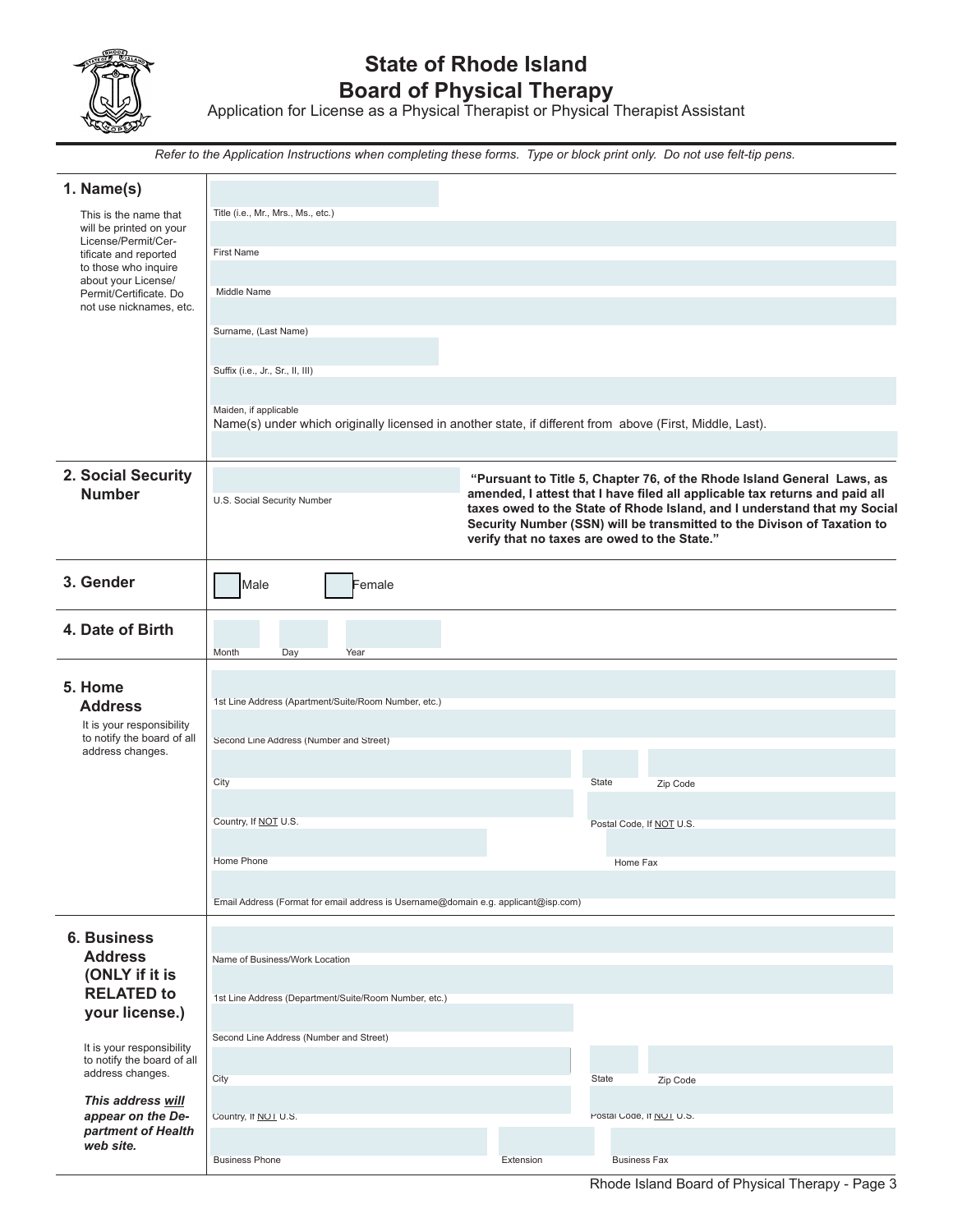| 7. Preferred<br><b>Mailing</b>                                                                                                                                | Please use my Home Address as my preferred mailing address                                                                                                                                                                        |  |  |  |  |  |
|---------------------------------------------------------------------------------------------------------------------------------------------------------------|-----------------------------------------------------------------------------------------------------------------------------------------------------------------------------------------------------------------------------------|--|--|--|--|--|
| <b>Address</b><br>Please check ONE                                                                                                                            | Please use my Business Address as my preferred mailing address                                                                                                                                                                    |  |  |  |  |  |
| 8. Qualifying<br><b>Education</b><br>Please list the name<br>and information about<br>the school that you<br>attended that qualifies<br>you for this license. | Type of School (University, College, Technical School, etc.)<br>Name of School<br>Date Graduated:<br>Month<br>Year                                                                                                                |  |  |  |  |  |
|                                                                                                                                                               | Degree Received (Bachelor of Arts, Master of Science, Diploma, etc.)                                                                                                                                                              |  |  |  |  |  |
| 9. Other State<br>License(s)                                                                                                                                  | Have you ever held, or do you currently hold, a license in another state?<br>Yes<br>No                                                                                                                                            |  |  |  |  |  |
| Please answer the<br>question and list<br>state(s), if applicable                                                                                             | If the answer to this question is "yes", enter all other state licenses in Question 10 (below):                                                                                                                                   |  |  |  |  |  |
| 10. Licensure                                                                                                                                                 | State/Country:<br>State/Country:                                                                                                                                                                                                  |  |  |  |  |  |
| List all states or<br>countries in which<br>you are now, or ever<br>have been licensed<br>to practice your<br>profession.                                     | <b>I</b> Active<br>Active<br>Inactive<br>Inactive<br>Active<br>Inactive                                                                                                                                                           |  |  |  |  |  |
|                                                                                                                                                               | Active<br>Inactive<br>Active<br>Active<br><b>Inactive</b><br>Inactive                                                                                                                                                             |  |  |  |  |  |
| 11. Criminal<br><b>Convictions</b><br>Respond to the<br>question at the top<br>of the section, then                                                           | Have you ever been convicted of a violation, plead Nolo Contendere, or<br>entered a plea bargain to any federal, state or local statute, regulation, or<br>No<br>Yes<br>ordinance or are any formal charges pending?              |  |  |  |  |  |
| list any criminal<br>conviction(s) in the<br>space provided.<br>If necessary, you<br>may continue on a<br>separate 81/2 x 11<br>sheet of paper.               | Abbreviation of State and Conviction <sup>1</sup> (e.g. CA - Illegal Possession of a Controlled Substance):<br>Month<br>Year                                                                                                      |  |  |  |  |  |
|                                                                                                                                                               |                                                                                                                                                                                                                                   |  |  |  |  |  |
| 12. Disciplinary<br><b>Questions</b><br>Check either Yes<br>or No for each                                                                                    | Has any Health Professional license, certificate, registration, or permit you<br>1.<br>No<br>Yes<br>hold or have held, been disciplined or are formal charges pending?                                                            |  |  |  |  |  |
| question.                                                                                                                                                     | Have you ever been denied a license, certificate, registration or permit in<br>2.<br>No<br>Yes<br>any state?                                                                                                                      |  |  |  |  |  |
|                                                                                                                                                               | Note: If you answer "Yes" to any question, you are required to furnish complete details, including date, place, reason and<br>disposition of the matter. You may use the space below or, if needed, on a separate sheet of paper. |  |  |  |  |  |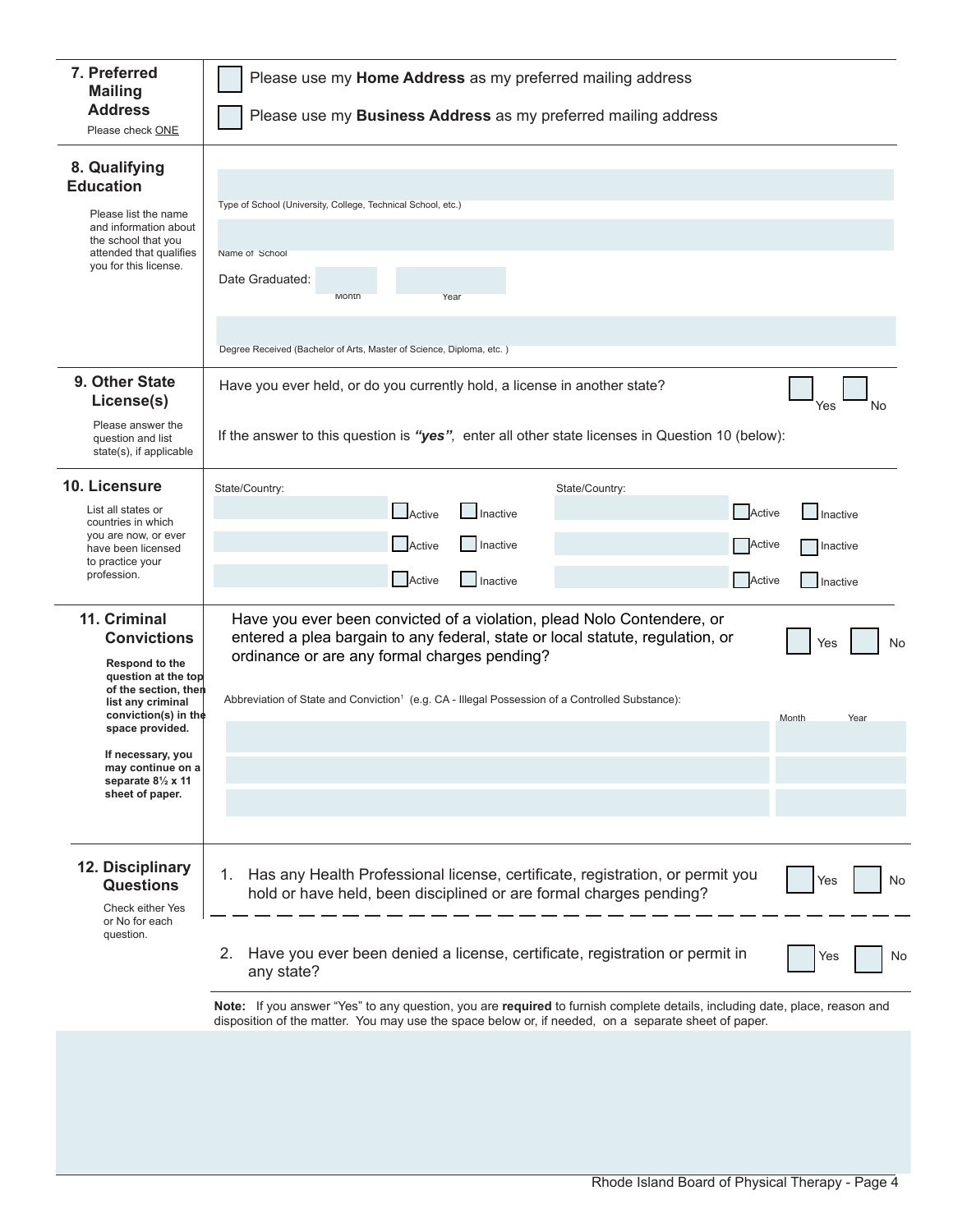#### **13. Affidavit of Applicant**

Complete this section and sign.

Make sure that you have completed all components accurately and completely.

being first duly sworn, depose and say that I am the person referred to in the foregoing application and supporting documents.

I have read carefully the questions in the foregoing application and have answered them completely, without reservations of any kind, and I declare under penalty of perjury that my answers and all statements made by me herein are true and correct. Should I furnish any false information in this application, I hereby agree that such act shall constitute cause for denial, suspension or revocation of my license to practice as a Physical Therapist/Physical Therapist Assistant in the State of Rhode Island.

I understand that this is a continuing application and that I have an affirmative duty to inform the Rhode Island Board of Physical Therapy of any change in the answers to these questions after this application and this affidavit is signed.

Signature of Applicant **Example 20** The Signature (MM/DD/YY)